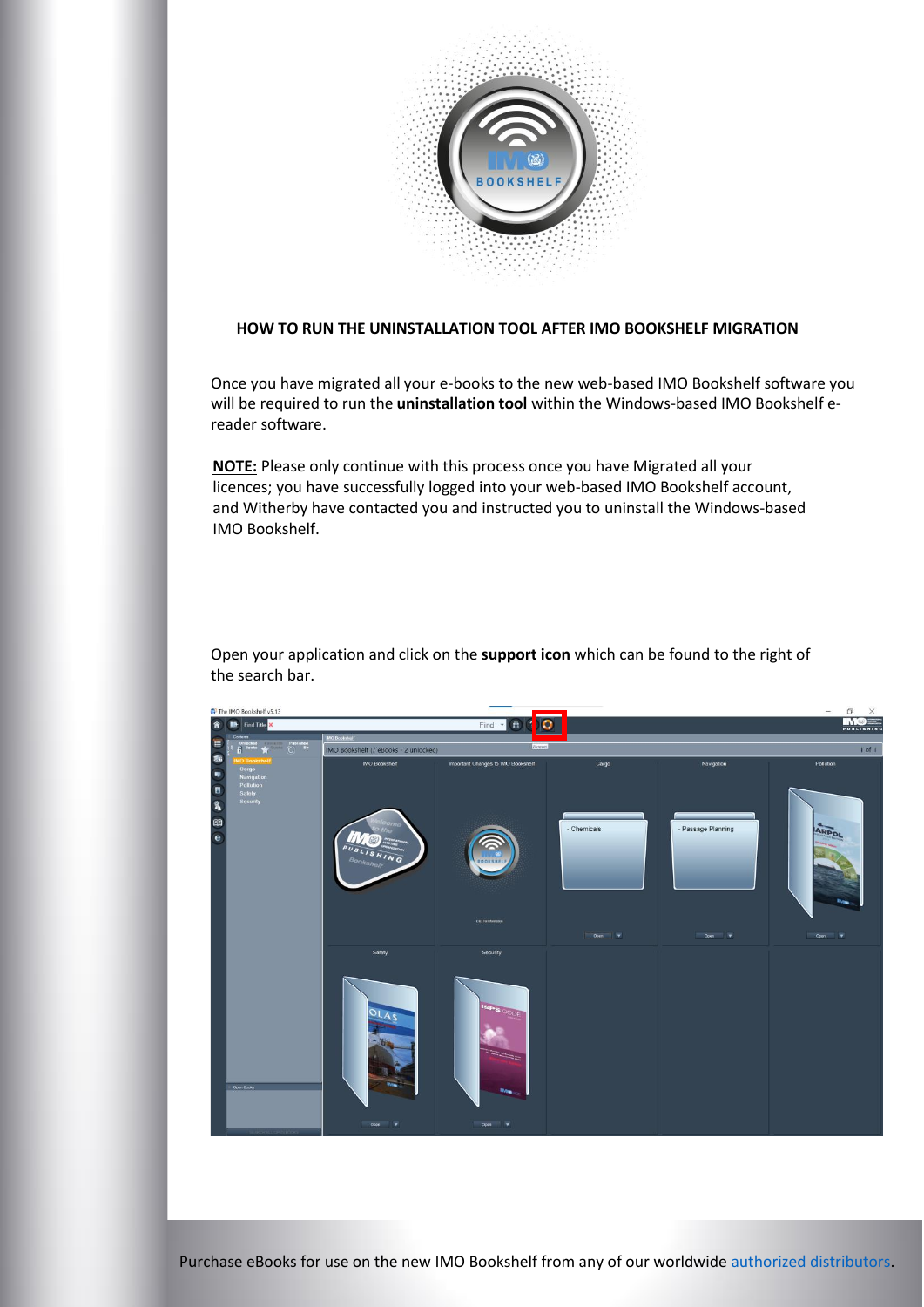When the below pop up appears, click on the last tab **"Convert Licence to new IMO Bookshelf".**



**Tick the box** that you understand and wish to complete this process.



Purchase eBooks for use on the new IMO Bookshelf from any of our worldwide [authorized distributors.](https://www.imo.org/en/publications/Pages/Distributors-default.aspx)